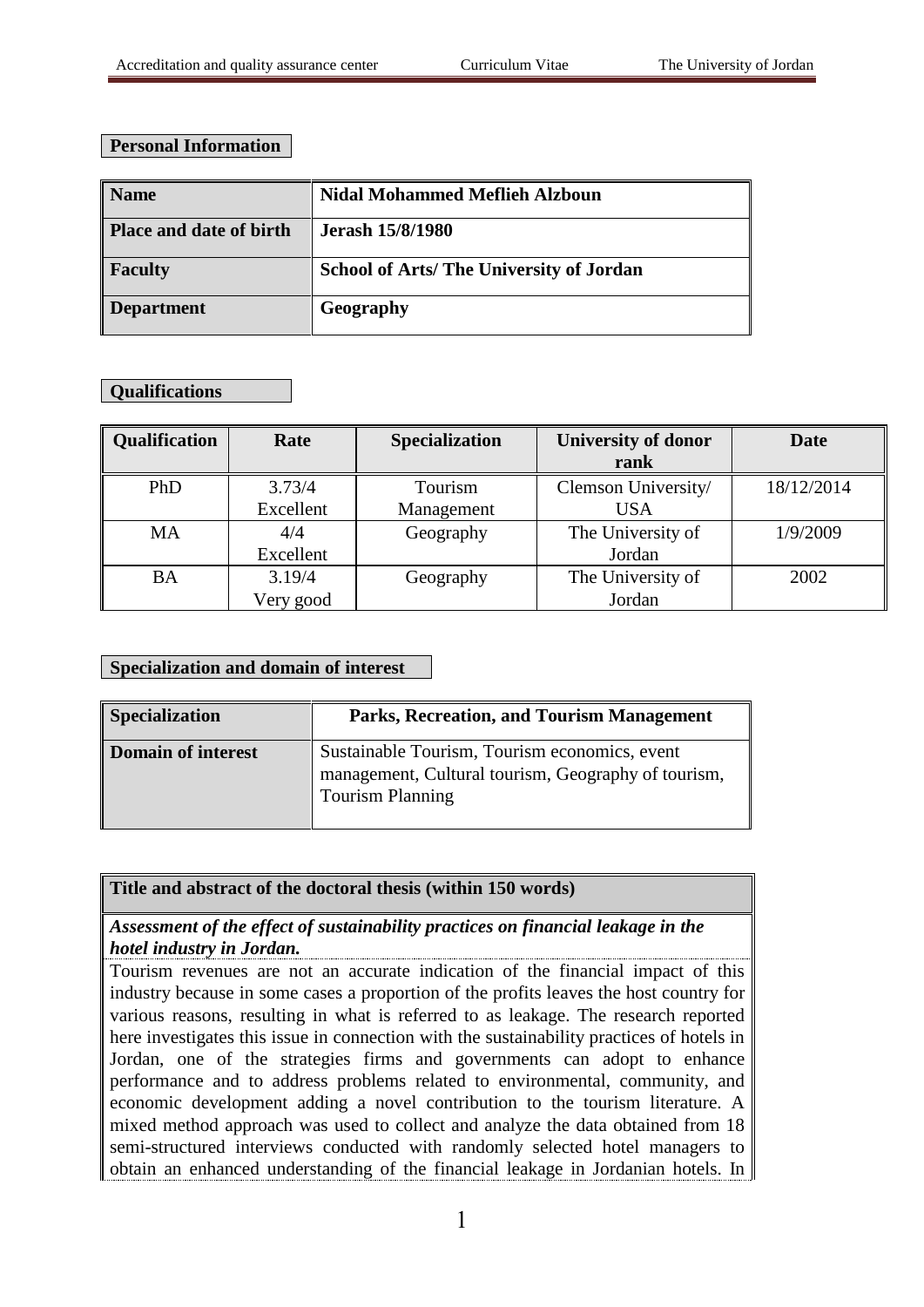addition, a self-administered survey was distributed to hotel managers in all 213 classified hotels in Amman, Aqaba, Petra, and the Dead Sea area. Of these, 163 questionnaires were returned for a response rate of 76.5%. A coding technique was used to analyze the qualitative data while frequency analysis, Confirmatory Factor Analysis CFA, and Structural Equation Modeling SEM were used to test research hypotheses. The results of the qualitative and quantitative analyses complemented each other. The qualitative results revealed that Jordanian hotel managers have a high level of awareness regarding the financial leakage issue because they could explain its main channels, the primary reasons for it, and potential ways for mitigating it. Furthermore, the results indicated that sustainability practices have a positive effect on financial leakage. Specifically, it was found that high class and chain hotels have more sustainability practices and higher financial leakage than low class and independent hotels, results supported by past research. However, the educational level of hotel managers did not have a significant effect on either issue. The results from this study help hotels develop financial and conservation strategies benefitting their local economies, resources, and cultures.

## **Career Experience**

| <b>Job Title</b>            | <b>Place of work</b>                                                                  | Date                     |
|-----------------------------|---------------------------------------------------------------------------------------|--------------------------|
| Associate<br>professor      | The University of Jordan                                                              | 20/5/2019-               |
| Assistant<br>professor      | The University of Jordan                                                              | $2/2/2015 - 19/5/2019$   |
| Research<br>Assistant       | Department of Parks, Recreation and<br>Tourism Management/Clemson University,<br>USA. | Aug $2012 -$ Jul 2014    |
| Teaching<br>Assistant       | Geography Department/ The University of<br>Jordan.                                    | Aug. $2010 -$ Jul $2011$ |
| Geography<br>Teacher        | School-University of Jordan<br>Model<br>Amman- Jordan                                 | Oct. 2006 - Jul. 2010    |
| Geography<br><b>Teacher</b> | Ministry of Education - Amman - Jordan                                                | $Sep 2002 - Aug 2006$    |

#### **Administrative works and committees**

| <b>Administrative work and</b><br>committee                           | Date                  |
|-----------------------------------------------------------------------|-----------------------|
| Assistant Dean for Quality and<br>Development Affairs/Faculty of Arts | $2017/9/6 - 2015/9/6$ |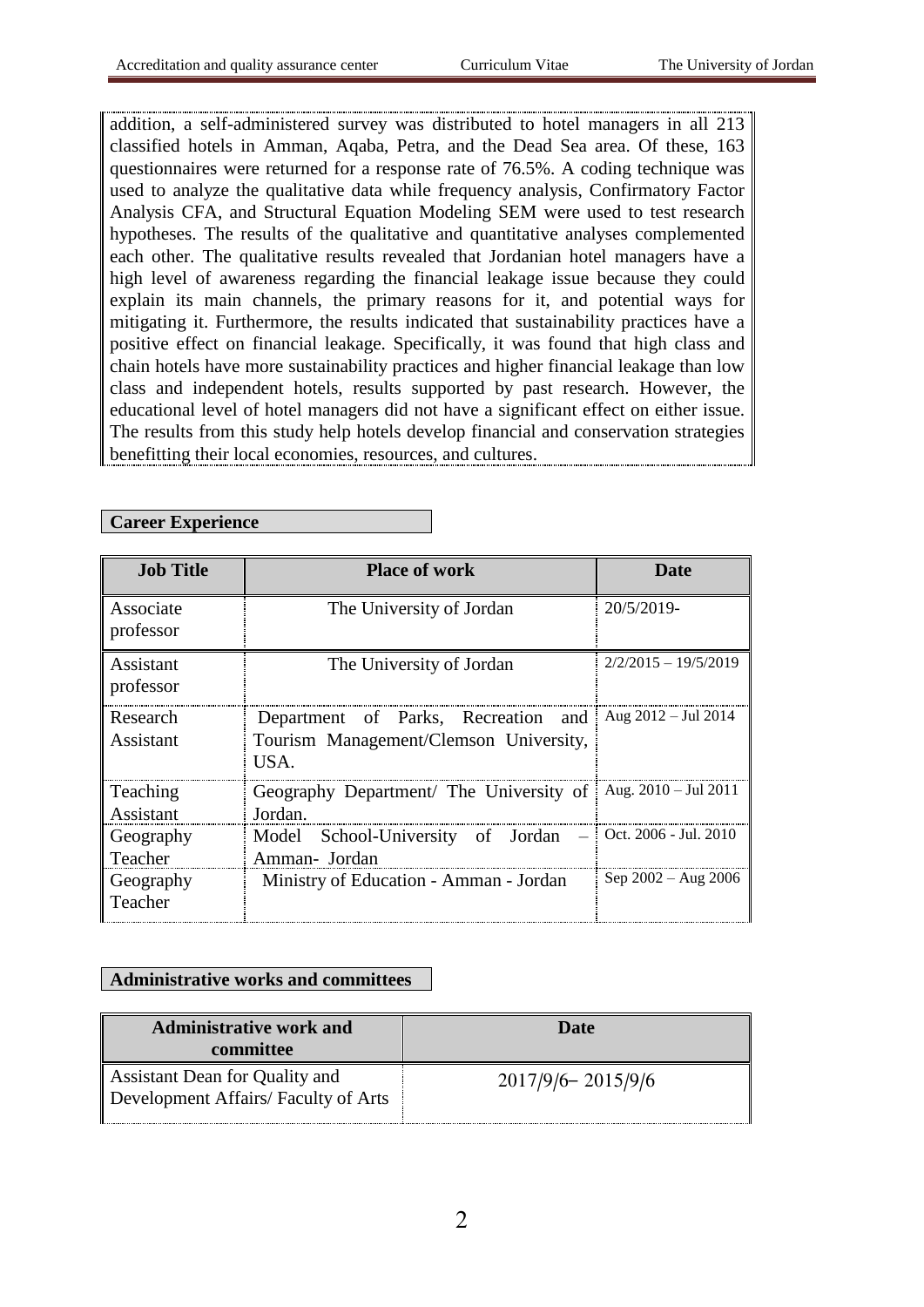**Recent Publications** 

| <b>Title</b>                                                                                                                                                                                                                                                                          | <b>Author</b>                                                                                                       |
|---------------------------------------------------------------------------------------------------------------------------------------------------------------------------------------------------------------------------------------------------------------------------------------|---------------------------------------------------------------------------------------------------------------------|
| 1-Evaluation of Katara Cultural Village Events and Services:<br>A visitors' perspective. Accepted for publication. Event<br>Management.                                                                                                                                               | Al-Sulaiti, K.,<br>Abaalzamat, K.,<br>Khawaldah, H., &<br>Alzboun, N.                                               |
| 2-The Role of Katara Cultural Village in Marketing and<br>Branding the Image of Qatar: Evidence from TripAdvisor.<br><b>Under Review.</b>                                                                                                                                             | Al-Sulaiti, K.,<br>Abaalzamat, K., Alzboun,<br>N., & Khawaldah, H.                                                  |
| 3- Public Parks Tourism in Jordan: Patterns, Characteristics,<br>and Visitors' Behavior. Dirasat: Human and Social Sciences<br>(Accepted for publication).                                                                                                                            | Albahrat, F., Alzboun, N.,<br>& Khawaldah, H.                                                                       |
| 4- The Role of National Culture Curriculum in Developing<br>and Boosting College Students' Values of Citizenship.<br>Journal of Education and Psychology Sciences: Islamic<br>University Journal of Gaza. 28(1), 647-660 (in Arabic).<br>(2020).                                      | Mamoon Alzboon,<br>Hamzah Khawaldah,<br><b>Nidal Alzboun</b>                                                        |
| 5- Simulation and prediction of land use and land cover<br>change using GIS, remote sensing and CA-Markov<br>model. Global Journal of Environmental Science and<br>Management. 6(2), 215-232. (2020).                                                                                 | Khawaldah, H. A., Farhan,<br>I., & Alzboun, N. M.                                                                   |
| 6- Perceptions of the University of Jordan's Students toward<br>the Effectiveness of Using Electronic Learning Platforms in<br>developing their Self Learning Skills in National Culture<br>Course. An-Najjah University Journal: Humanities Sciences,<br>$12(34)$ , 1-36, $(2020)$ . | Mamoon Alzboon,<br>Hamzah Khawaldah, &<br>Nidal Alzboun,                                                            |
| 7- Changing Rainfall Trends and the Impact on Cereal<br>Farming in Jordan. Fresenius Environmental Bulletin, 19(12),<br>10980-10996. (2020).                                                                                                                                          | Ali H. Anbar, Tawfeeq Al<br>Antary, Jamal Sawwan,<br>Hamzah Khawaldah, Nidal<br>Alzboun & Majdoulin Abu-<br>Dalhoum |
| 8- Domestic Tourism in Jordan: Patterns, Challenges and<br>Opportunities. Journal of Environmental Management and<br>Tourism (JEMT), 10(34), 281-291. (2019)                                                                                                                          | Alzboun, N.                                                                                                         |
| 9- Tourists' socio-economic characteristics in the Baptism<br>site/Jordan: A case study of religious tourism. Dirasat:<br>Human and Social Sciences, 45(4), 73-84(2019). (in Arabic).                                                                                                 | Al-Rawabdeh, Nada.,<br>Ismail ALzyoud, Nidal<br>Alzboun.                                                            |
| 10 - The Impact of Arab Spring on Tourism Sector in Jordan.<br>Dirasat: Human and Social Sciences, 46(1), 35-50, 2019.                                                                                                                                                                | Dagarah, Arij, Alzboun,<br>Nidal, & Khawaldah,<br>Hamzah.                                                           |
| 11- Shopping Patterns and shoppers' Characteristics in Large<br>Sized Supermarkets and Retail Centres in Amman. Dirasat:<br>Human and Social Sciences, 46(2), 443-469, 2019. (2019).                                                                                                  | Hyari, Arwa., Khawaldah,<br>Hamzah., & Alzboun, Nidal.                                                              |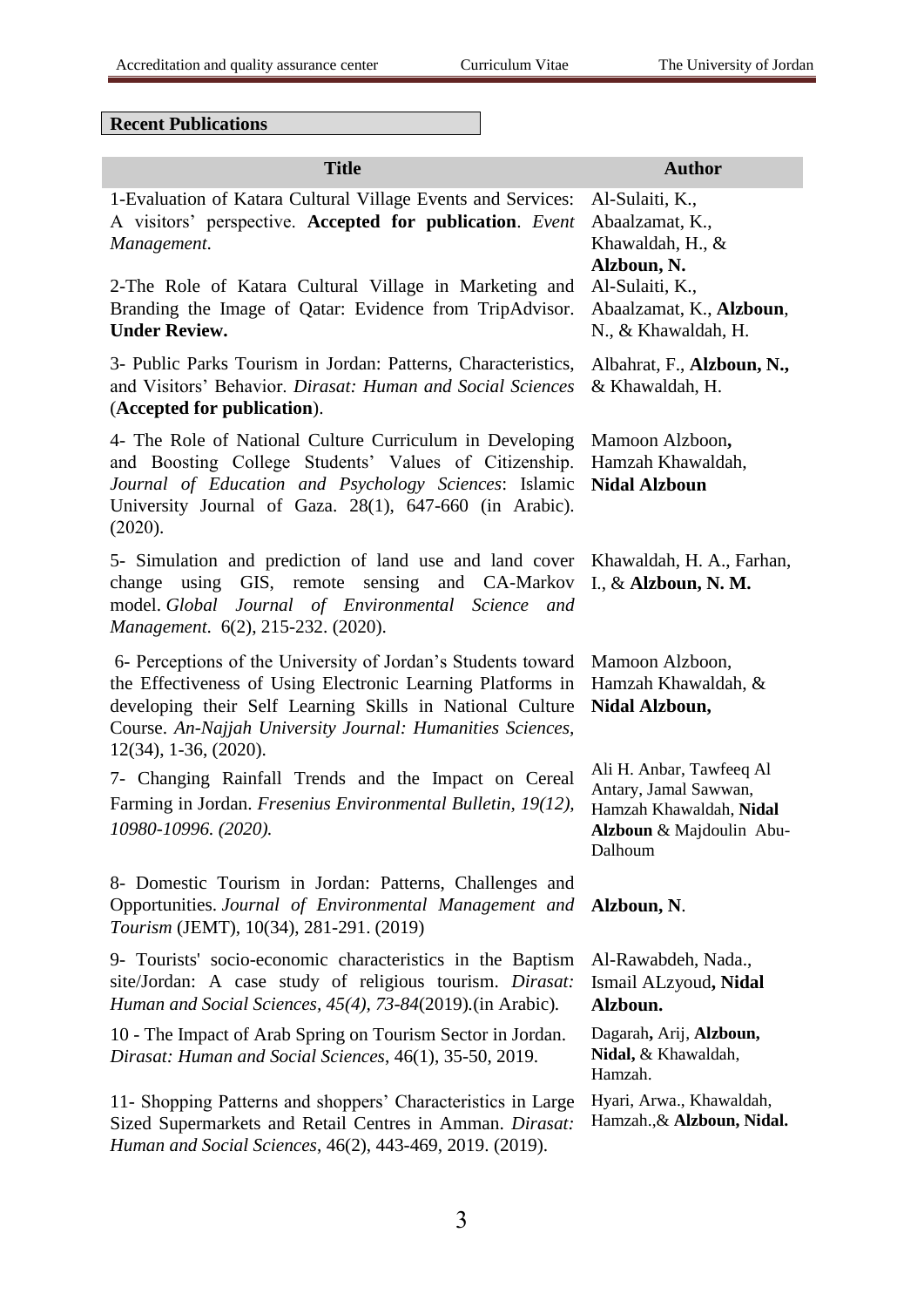| 12- Measuring Seasonality of Tourism Demand in Petra,<br>Jordan (2006-2017). Modern Applied Science, 12(9) 2018.                                                                                                                                                                      | Alzboun, N.                                                                                                                 |
|---------------------------------------------------------------------------------------------------------------------------------------------------------------------------------------------------------------------------------------------------------------------------------------|-----------------------------------------------------------------------------------------------------------------------------|
| 13- Protected area tourism in Jordan: an exploratory<br>study. Tourism Recreation Research, 1-13, (2018).<br>14- The effect of sustainability practices on financial leakage<br>in the hotel industry in Jordan. Journal of Hospitality and<br>Tourism Management, 27, 18-26. (2016). | Jamaliah, M., Alazaizeh,<br>M., Alzboun, N., $\&$<br>Alzghoul, Y.<br>Alzboun, N., Khawaldah, H.<br>Backman, K., & Moore, D. |
| 15- Exploring the Financial Leakages in the Classified Hotels<br>in Jordan: A Managerial Perspective. International Journal of<br><i>Hospitality &amp; Tourism Administration, 1-15. (2017).</i>                                                                                      | Alzboun, N., Khawaldah, H.<br>Allan, M., & Backman, K.                                                                      |
| 16- Investigating perceived leisure constraints for senior<br>tourists in Jordan. Australian Journal of Basic and Applied<br>Sciences, 11(2). (2017).                                                                                                                                 | Al-Tell, Y., Allan, M., & Al-<br>Zboun, N.                                                                                  |
| 17- Toward a Better Understanding of GCC Tourism:<br>Challenges and Opportunities. GCC Geographical Society<br>Conference, 2016.                                                                                                                                                      | Alzboun, N., Khawaldah, H.                                                                                                  |

18- Geographical Distribution of Public Secondary Schools and Factors Affecting Success Rates in Rammallah and Al-Bireh Governorate using GIS. *European Journal of Social Sciences,* 50 (1), 77-95. (2015).

Musa, R. N., Abu-Hammad, A., Khawaldah, H., & **Alzboun, N.**

# **Scientific conferences and symposia**

| <b>Conference</b><br><b>Title</b>                                         | <b>Place and date of conference</b> | <b>Type of participation</b>                                                         |
|---------------------------------------------------------------------------|-------------------------------------|--------------------------------------------------------------------------------------|
| $5th$ Conference<br>of Geographical<br>Gulf<br>Association                | Salalah-Oman 22/8/2016              | Toward a Better<br>Understanding of GCC<br>Tourism: Challenges and<br>Opportunities. |
| 1 <sup>st</sup> Conference<br>of Faculty of<br>Tourism and<br>Hospitality | Aqaba - Jordan $22/2/2017$          | Differences in Sustainability<br>Practices Among Jordanian<br>Hotels.                |

# **Training Courses**

| <b>Name of course</b>                                                                | Date             |
|--------------------------------------------------------------------------------------|------------------|
| Visiting professor at Mendel University/<br>Czech Republic with Erasmus plus program | $2 - 12/5/2018$  |
| Performance development of new faculty<br>members workshop (18 hours)                | $2015/8/24 - 20$ |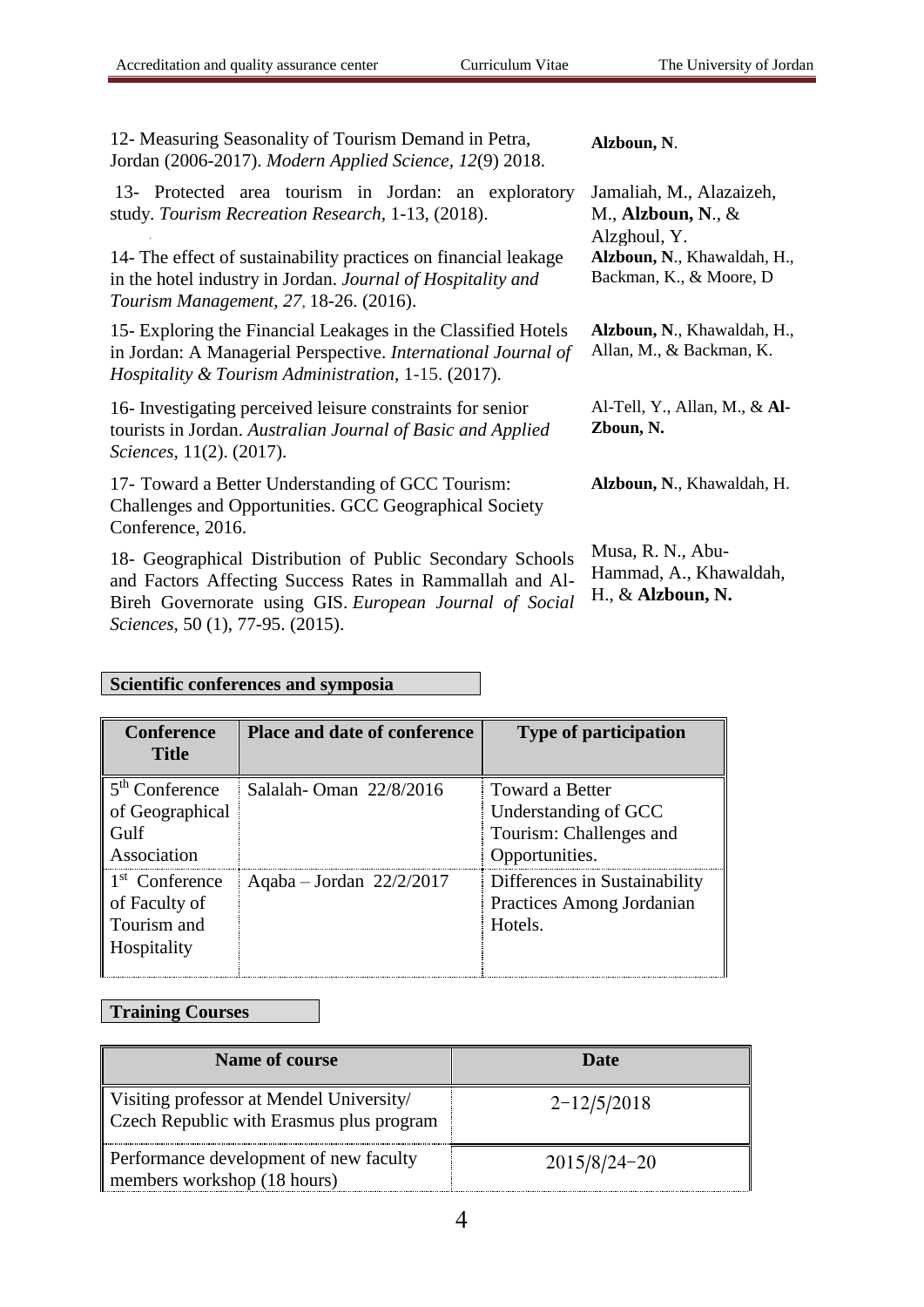| Advanced statistical analysis course (10)<br>hours)                              | $2015/5/30-29$  |
|----------------------------------------------------------------------------------|-----------------|
| Intended learning outcomes for academic<br>programs (8 hours)                    | $2016/11/15-14$ |
| Preparing self-assessment report for quality<br>assurance certificate (workshop) | 2016/10/6       |
| Designing national qualification<br>frameworks/The University of Jordan          | 2016/10/20      |

# **Journal's Editorial board member and reviewer**

| <b>Journal</b>                                | <b>Editorial Board</b><br><b>Member</b> | <b>Editorial Board</b><br><b>Reviewer</b> |
|-----------------------------------------------|-----------------------------------------|-------------------------------------------|
| Journal of Tourism Management                 | X                                       |                                           |
| Research                                      |                                         |                                           |
| <b>International Journal of Earth Science</b> | X                                       |                                           |
| and Geology                                   |                                         |                                           |
| Sage Open                                     |                                         | X                                         |
| Dirasat: Human and social science             |                                         | X                                         |
| Tourism review                                |                                         | X                                         |
| Journal of Entrepreneurship $\&$              |                                         | X                                         |
| Organization                                  |                                         |                                           |
| Management                                    |                                         |                                           |
| <b>Business and Economics</b>                 |                                         | X                                         |
| Journal                                       |                                         |                                           |
| Anatolia                                      |                                         | X                                         |
| <b>International Business Research</b>        |                                         | X                                         |
| Journal of Global Economics.                  |                                         | X                                         |

# **Teaching activities**

| <b>Taught Courses</b>             | <b>Bachelor</b> | <b>Graduate</b> |
|-----------------------------------|-----------------|-----------------|
| Research Methods in Geography     |                 | X               |
| <b>Tourism Planning</b>           |                 | X               |
| Geography of Tourism              | X               |                 |
| <b>Quantitative Geography</b>     | X               |                 |
| <b>Transportation Geography</b>   | X               |                 |
| <b>Entrepreneurship Geography</b> | x               |                 |
| Social Geography                  | X               |                 |
| Geography of Jordan               | X               |                 |
| <b>National Culture</b>           |                 |                 |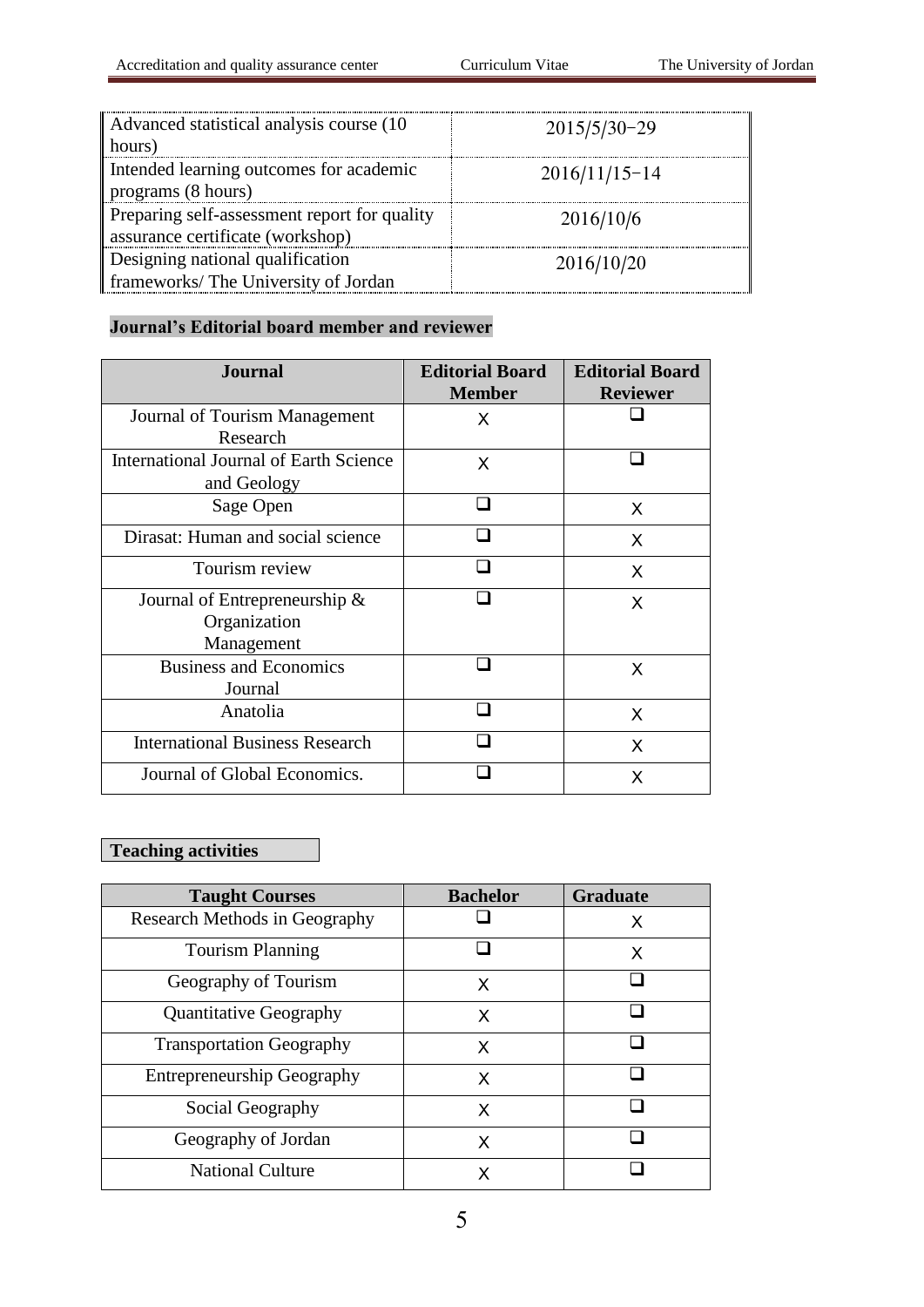**Funded Projects**

- Analysis of Economic, Cultural, and Environmental Impacts of Syrian Refugees in Jordan. **Funded by:** Deanship of Academic Research at The University of Jordan (Started from 14/3/2018- 15/8/2019). (5000 JD).
- Spatial Modelling of Shopping Flows to Retail Centres (Large Supermarkets) in Amman Using GIS (co-researcher with Dr Hamzah Khawaldah). **Funded by:**  Deanship of Academic Research at The University of Jordan (Started from 1/9/2015 – Jan. 2017) (6000JD).
- Tourism Seasonality in Petra, Jordan: Patterns, Consequences and Hotels' Adaptation. **Funded by:** Deanship of Academic Research at The University of Jordan (Started from 1/9/2016 – 31/7/2018). (8800 JD)

| Name and place of scientific body and society                                                                                                 | Date                   |
|-----------------------------------------------------------------------------------------------------------------------------------------------|------------------------|
| Gulf Association of Geography                                                                                                                 | $22/8/2016$ until now  |
| Jordanian Alumni of North America's Universities                                                                                              | $1/9/2017$ until now   |
| Member of the Plans Development and Quality<br>Assurance Committee - Geography Department -<br>The University of Jordan (6/9/2015 until now). | $6/9/2015$ until now   |
| Member of Jordan University Council                                                                                                           | 2019/9/6_2018/9/15     |
| Member of Faculty of Arts Council                                                                                                             | $2017/9/16 - 2015/9/6$ |

#### **Membership in scientific and professional bodies and societies**

#### **Thesis Supervision**

- 1. **The Role of Jordan Trail in Local Community Development in Jordan** (with Dr. Hamzah Khawaldah) By Islam Sandoqa (2020).
- 2. **The Economic Impacts of Educational Tourism in Jordan**. By Lana Alhasan (2019).
- 3. **Trends and Characteristics of Adventure Tourism in Jordan: The Case of Wadi Al-Mujib and Wadi Rasoun** (with Dr. Hamzah Khawaldah). By Mo'tasem Alaiweh (2019).
- 4. **Excursion Patterns and Behaviors of Public Parks Visitors in Jordan** (with Dr. Hamzah Khawaldah). By Faisal Al-Bahrat (2019).
- 5. **Desert Tourism in Wadi Rum and its Developing Ways**. By Razan Alalawneh (2019).